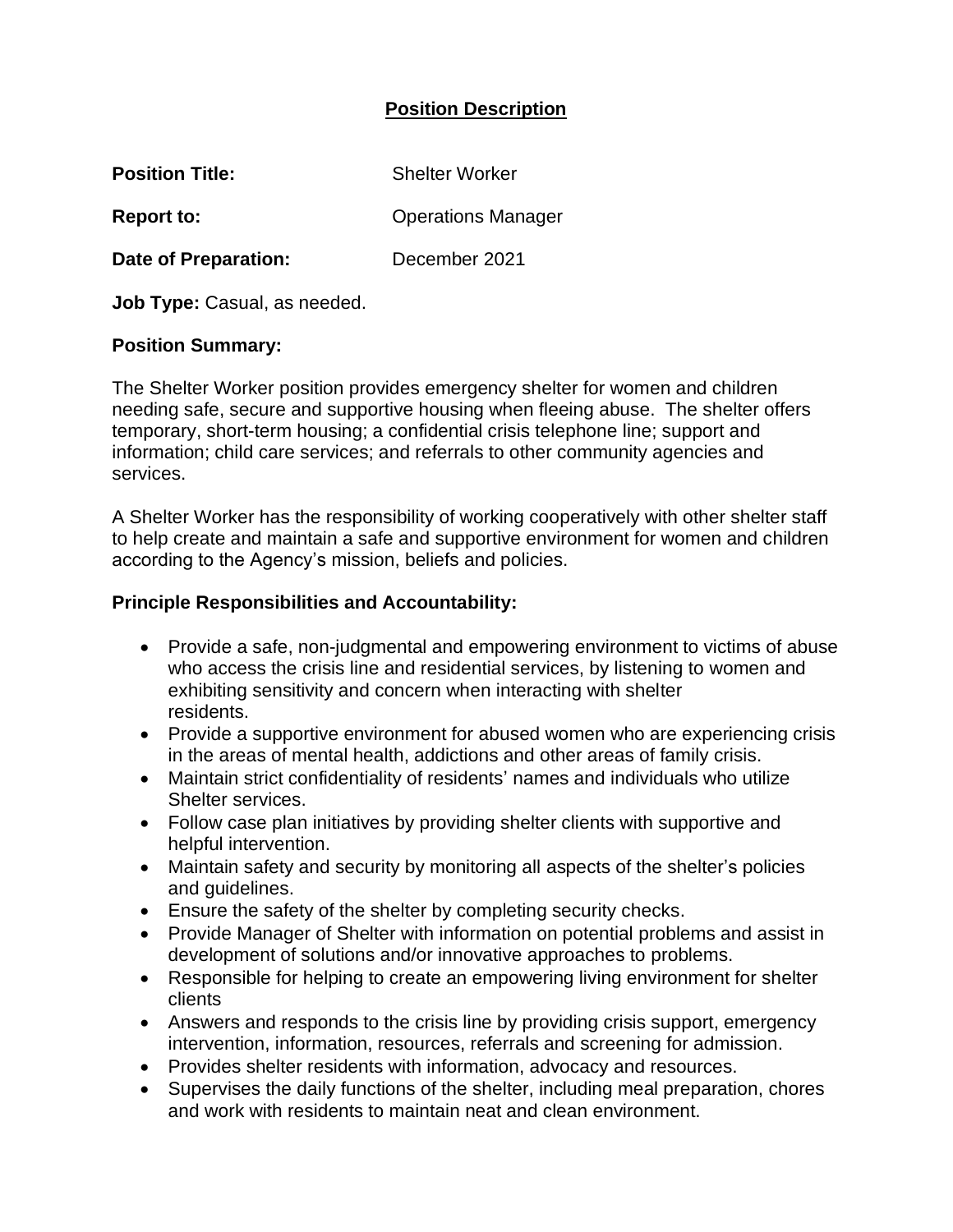- Orienting residents to communal living.
- May be required to stay and cover following shift in case of emergency, inclement weather, if next shift relief does not report to work and if unable to find coverage.
- May be required to work evenings or weekends as directed by Shelter Manager.

### **Administration:**

- Providing and maintaining adequate clients' records and reports.
- Document crisis calls, intakes, evaluations, discharge and other significant events.
- Enter end of shift report in logbook / HIFIS for coworker and supervisor review and follow up.
- Assist in the maintenance of household funds, chores and donations.
- Notify Shelter Manager or Executive Director of unusual cases, irregularities, accidents, illnesses and repairs.
- Attends staff meetings, supervision meetings, conferences, and trainings as required.
- Other duties and responsibilities as needed and required.

# **Other Responsibilities:**

- Keep informed of social assistance policies and other key governmental policies for the benefit of clients.
- Interact with government department staff and other community agencies on behalf of residents;
- Develops and maintains a positive interaction with community agencies for the benefit of clients and the Shelter.
- Collaborate with community organizations to integrate family violence programming.
- Participate in committee work as required.

# **Position Specification:**

Education and Training:

- Bachelor's degree in social science or a community college diploma in community services or an equivalent acceptable to the employer.
- Knowledge of case management procedures and individual participant case planning.

### Experience:

• At least two years experience in the social service field.